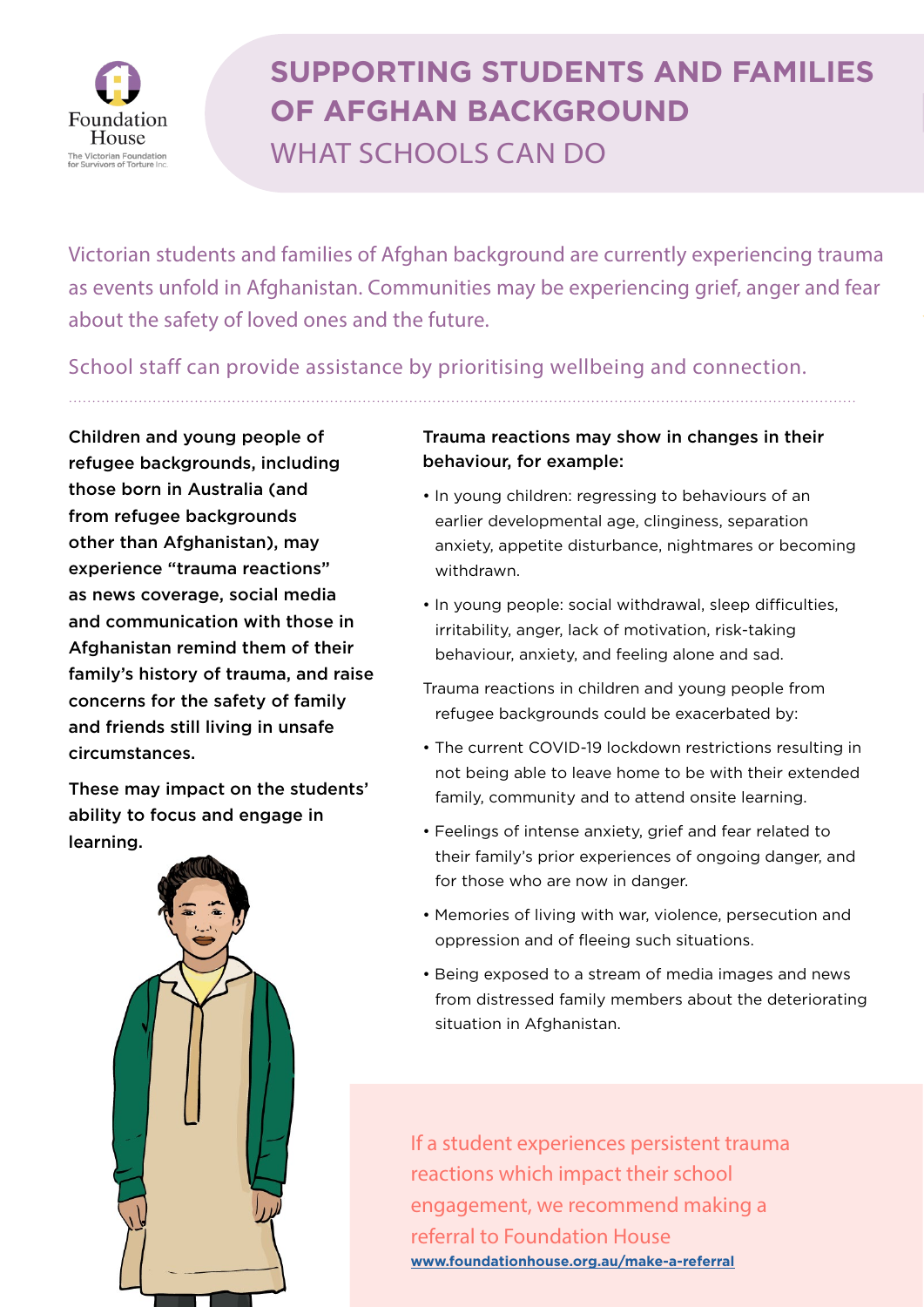Anxiety and grief are sometimes easily observed. You may notice students becoming highly irritable and unable to tolerate frustration.

## Some students may withdraw and disengage from learning,

- Wherever possible, provide a predictable class routine and explain any changes to the routine.
- Work with students to set achievable expectations about tasks and be flexible where possible with timelines for completing work.
- Some students and families may feel overwhelmed by remote and flexible learning; providing the option for **on-site learning** may help them stay connected to school and reduce the level of stress at home. It may also act as break from the levels of tension and stress being experienced in some homes. See [Supporting](https://www.coronavirus.vic.gov.au/supporting-vulnerable-families)  [Vulnerable Families.](https://www.coronavirus.vic.gov.au/supporting-vulnerable-families) You may also access information about COVID-19 and education settings by calling 1800 338 663.
- Revisit individual risk assessments and consider on-site supervision and wellbeing check-ins for vulnerable students – which may increasingly include students of Afghan background.
- Set up individual catch ups to check-in with students and ask about their wellbeing.
- Ask open questions about how students are feeling and their current experiences.
- Allow students to control their level of disclosure if they choose to share their feelings with you and seek to provide a confidential and appropriate space. [Click](https://sifr.foundationhouse.org.au/app/uploads/2020/07/Responding-to-students-trauma-disclosures.pdf)  [here for a more comprehensive guide to managing trauma disclosures.](https://sifr.foundationhouse.org.au/app/uploads/2020/07/Responding-to-students-trauma-disclosures.pdf)
- Provide guidance for staff in responding to or initiating conversations and acknowledging what is happening, including confidence to respond to online comments or content which are insensitive or discriminatory.



WHAT YOU CAN DO